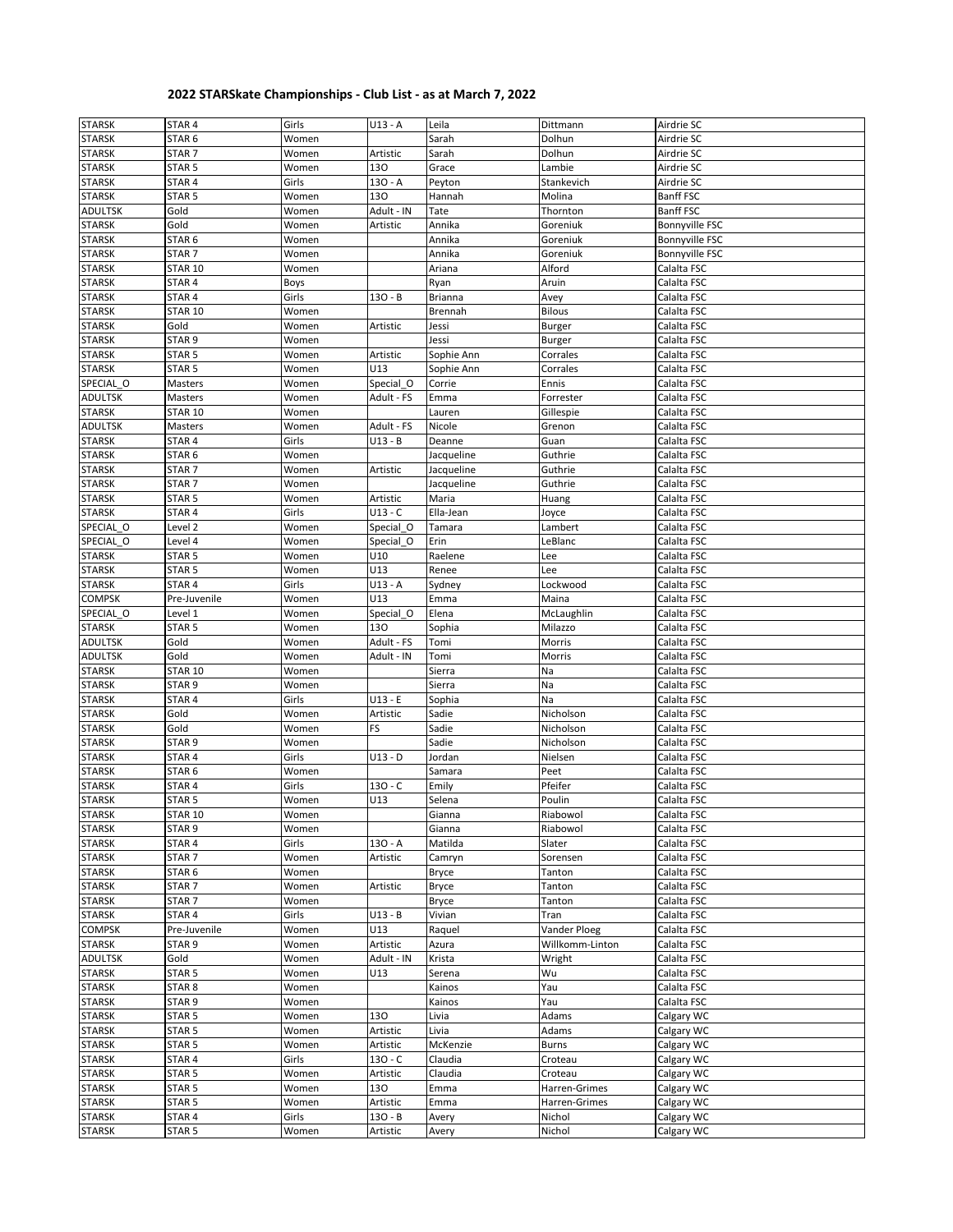| <b>STARSK</b>  | STAR <sub>5</sub> | Women | 130        | Emilia         | <b>Banos Rivera</b> | Calgary Wild Rose FSC |
|----------------|-------------------|-------|------------|----------------|---------------------|-----------------------|
| <b>STARSK</b>  | STAR 9            | Women | Artistic   | Emilia         | <b>Banos Rivera</b> | Calgary Wild Rose FSC |
| ADULTSK        | Gold              | Women | Adult - FS | Kelly          | Clements            | Calgary Wild Rose FSC |
| ADULTSK        | Gold              | Women | Adult - IN | Kelly          | Clements            | Calgary Wild Rose FSC |
| ADULTSK        |                   |       | Adult - FS | Jennifer       |                     |                       |
|                | Gold              | Women |            |                | Klinger             | Calgary Wild Rose FSC |
| ADULTSK        | Gold              | Women | Adult - IN | Jennifer       | Klinger             | Calgary Wild Rose FSC |
| <b>STARSK</b>  | STAR <sub>4</sub> | Girls | U13 - C    | Megan          | Neddow              | Calgary Wild Rose FSC |
| <b>STARSK</b>  | STAR <sub>5</sub> | Women | Artistic   | Megan          | Neddow              | Calgary Wild Rose FSC |
| <b>STARSK</b>  | STAR 4            | Girls | U13 - D    | Olivia         | Roberts             | Calgary Wild Rose FSC |
| <b>STARSK</b>  | STAR <sub>4</sub> | Girls | 130 - A    | Mikaela        | Tsang               | Calgary Wild Rose FSC |
| <b>STARSK</b>  | STAR <sub>7</sub> | Women | Artistic   | Mikaela        | Tsang               | Calgary Wild Rose FSC |
| <b>STARSK</b>  | STAR 4            | Girls | U10 - A    | Yuchen         | Yao                 | Calgary Wild Rose FSC |
| <b>STARSK</b>  | STAR <sub>5</sub> | Women | 130        | Lily           | Burden              | Canmore SC            |
| <b>STARSK</b>  | STAR 5            | Women | Artistic   | Lily           | Burden              | Canmore SC            |
| <b>STARSK</b>  | STAR <sub>9</sub> | Women | Artistic   | Paige          | Domenico            | Canmore SC            |
| <b>STARSK</b>  | STAR 4            | Girls | U13 - E    | Madison        | Faupel              |                       |
|                |                   |       |            |                |                     | Canmore SC            |
| ADULTSK        | Silver            | Women | Adult - FS | Valerie        | Laferriere          | Canmore SC            |
| <b>ADULTSK</b> | Silver            | Women | Adult - IN | Valerie        | Laferriere          | Canmore SC            |
| <b>STARSK</b>  | Gold              | Women | Artistic   | Joyce          | Lau                 | Canmore SC            |
| <b>STARSK</b>  | STAR <sub>8</sub> | Women |            | Joyce          | Lau                 | Canmore SC            |
| ADULTSK        | Silver            | Women | Adult - FS | Lori           | Louis-Thompson      | Canmore SC            |
| SPECIAL O      | Level 3           | Women | Special O  | Meg            | Ohsada              | Canmore SC            |
| <b>STARSK</b>  | Gold              | Women | Artistic   | Olive Juliette | Schmaltz            | Canmore SC            |
| ADULTSK        | Gold              | Women | Adult - FS | Avery          | Vanwynsberghe       | Canmore SC            |
| <b>STARSK</b>  | STAR 4            | Girls | U13 - A    | Grace          | Bauer               | Carstairs FSC         |
|                |                   |       |            |                |                     |                       |
| <b>STARSK</b>  | STAR <sub>7</sub> | Women | Artistic   | <b>Brooke</b>  | Bednarz             | Carstairs FSC         |
| <b>STARSK</b>  | STAR <sub>6</sub> | Women |            | Danica         | Copley              | Carstairs FSC         |
| <b>STARSK</b>  | STAR <sub>7</sub> | Women | Artistic   | Danica         | Copley              | Carstairs FSC         |
| STARSK         | STAR 6            | Women |            | Jenna          | Cullum              | Carstairs FSC         |
| <b>STARSK</b>  | STAR <sub>7</sub> | Women | Artistic   | Jenna          | Cullum              | Carstairs FSC         |
| <b>STARSK</b>  | STAR <sub>4</sub> | Girls | $U13 - B$  | Kaitlyn        | Lupas               | Carstairs FSC         |
| <b>STARSK</b>  | Gold              | Women | Artistic   | Kendra         | Pardell             | Centennial FSC        |
| <b>STARSK</b>  | STAR <sub>7</sub> | Women |            | Kendra         | Pardell             | Centennial FSC        |
| <b>STARSK</b>  | STAR <sub>8</sub> | Women |            | Kendra         | Pardell             | Centennial FSC        |
| <b>STARSK</b>  | <b>STAR 10</b>    | Women |            | Evelyn         | Archibald           | Cochrane SC           |
|                |                   |       |            |                |                     |                       |
| STARSK         | STAR <sub>9</sub> | Women |            | Evelyn         | Archibald           | Cochrane SC           |
| <b>STARSK</b>  | STAR <sub>6</sub> | Women |            | Alexis         | <b>Brassington</b>  | Cochrane SC           |
| <b>STARSK</b>  | STAR <sub>7</sub> | Women | Artistic   | Alexis         | <b>Brassington</b>  | Cochrane SC           |
| <b>STARSK</b>  | STAR 4            | Girls | U13 - C    | Atera          | Kirkpatrick         | Cochrane SC           |
| <b>STARSK</b>  | STAR <sub>5</sub> | Women | Artistic   | Atera          | Kirkpatrick         | Cochrane SC           |
| <b>STARSK</b>  |                   |       |            | Zoe            | Montgomery          | Cochrane SC           |
|                | STAR <sub>4</sub> | Girls | 13O - A    |                |                     |                       |
|                |                   |       |            |                |                     |                       |
| <b>STARSK</b>  | STAR 5            | Women | Artistic   | Zoe            | Montgomery          | Cochrane SC           |
| <b>STARSK</b>  | STAR 4            | Girls | 130 - B    | Angelina       | Noseworthy          | Cochrane SC           |
| <b>STARSK</b>  | STAR 5            | Women | Artistic   | Angelina       | Noseworthy          | Cochrane SC           |
| <b>STARSK</b>  | STAR 4            | Girls | $130 - C$  | Jocelyn        | Peters              | Cochrane SC           |
| <b>STARSK</b>  | STAR 5            | Women | Artistic   | Sherry         | Xu                  | Cochrane SC           |
| <b>STARSK</b>  | STAR 5            | Women | U13        | Sherry         | Xu                  | Cochrane SC           |
| <b>STARSK</b>  | STAR <sub>5</sub> | Women | 130        | Aliya          | Coish               | Cold Lake FSC         |
| <b>STARSK</b>  | STAR <sub>7</sub> | women | Artistic   | Aliya          | COISN               | Cold Lake FSC         |
| <b>STARSK</b>  | Gold              | Women | Artistic   | Grace          | Fedor               | Cold Lake FSC         |
| <b>STARSK</b>  | STAR <sub>8</sub> | Women |            | Grace          | Fedor               | Cold Lake FSC         |
| <b>STARSK</b>  | STAR <sub>9</sub> | Women |            | Grace          | Fedor               | Cold Lake FSC         |
|                |                   |       |            |                |                     |                       |
| <b>STARSK</b>  | STAR <sub>6</sub> | Women |            | Naveigh        | Forster             | Cold Lake FSC         |
| <b>STARSK</b>  | STAR <sub>7</sub> | Women | Artistic   | Naveigh        | Forster             | Cold Lake FSC         |
| <b>STARSK</b>  | STAR 7            | Women |            | Naveigh        | Forster             | Cold Lake FSC         |
| <b>STARSK</b>  | STAR <sub>6</sub> | Women |            | Ireland        | Munro               | Cold Lake FSC         |
| <b>STARSK</b>  | STAR <sub>7</sub> | Women |            | Ireland        | Munro               | Cold Lake FSC         |
| <b>STARSK</b>  | STAR <sub>8</sub> | Women |            | Kyla           | Rupp                | Cold Lake FSC         |
| <b>STARSK</b>  | STAR 9            | Women |            | Kyla           | Rupp                | Cold Lake FSC         |
| STARSK         | STAR <sub>5</sub> | Women | Artistic   | Haylee         | Webster             | Cold Lake FSC         |
| <b>STARSK</b>  | STAR 6            | Women |            | Haylee         | Webster             | Cold Lake FSC         |
|                | STAR <sub>7</sub> | Women |            |                | Webster             |                       |
| STARSK         |                   |       |            | Haylee         |                     | Cold Lake FSC         |
| ADULTSK        | Gold              | Women | Adult - IN | Zoe            | Cascadden           | Crowchild SC          |
| ADULTSK        | Masters           | Women | Adult - FS | Zoe            | Cascadden           | Crowchild SC          |
| <b>STARSK</b>  | Gold              | Women | Artistic   | Cj             | Kmiecik             | Crowchild SC          |
| <b>STARSK</b>  | STAR 6            | Women |            | Cj             | Kmiecik             | Crowchild SC          |
| <b>STARSK</b>  | STAR 4            | Girls | U13 - D    | Annabella      | <b>Staples</b>      | Crowchild SC          |
| <b>STARSK</b>  | STAR <sub>5</sub> | Women | Artistic   | Annabella      | <b>Staples</b>      | Crowchild SC          |
| <b>STARSK</b>  | STAR <sub>5</sub> | Women | Artistic   | Amelia         | Meisner             | Crowfoot Skating Club |
| <b>STARSK</b>  | Gold              | Women | Artistic   | Sarah          | Rowland             | Crowfoot Skating Club |
| <b>STARSK</b>  | <b>STAR 10</b>    | Women |            | Sarah          | Rowland             | Crowfoot Skating Club |
| <b>STARSK</b>  | STAR <sub>9</sub> | Women |            | Sarah          | Rowland             | Crowfoot Skating Club |
| <b>STARSK</b>  | STAR 4            | Girls | U13 - E    | Cambie         | Stollery            | Crowfoot Skating Club |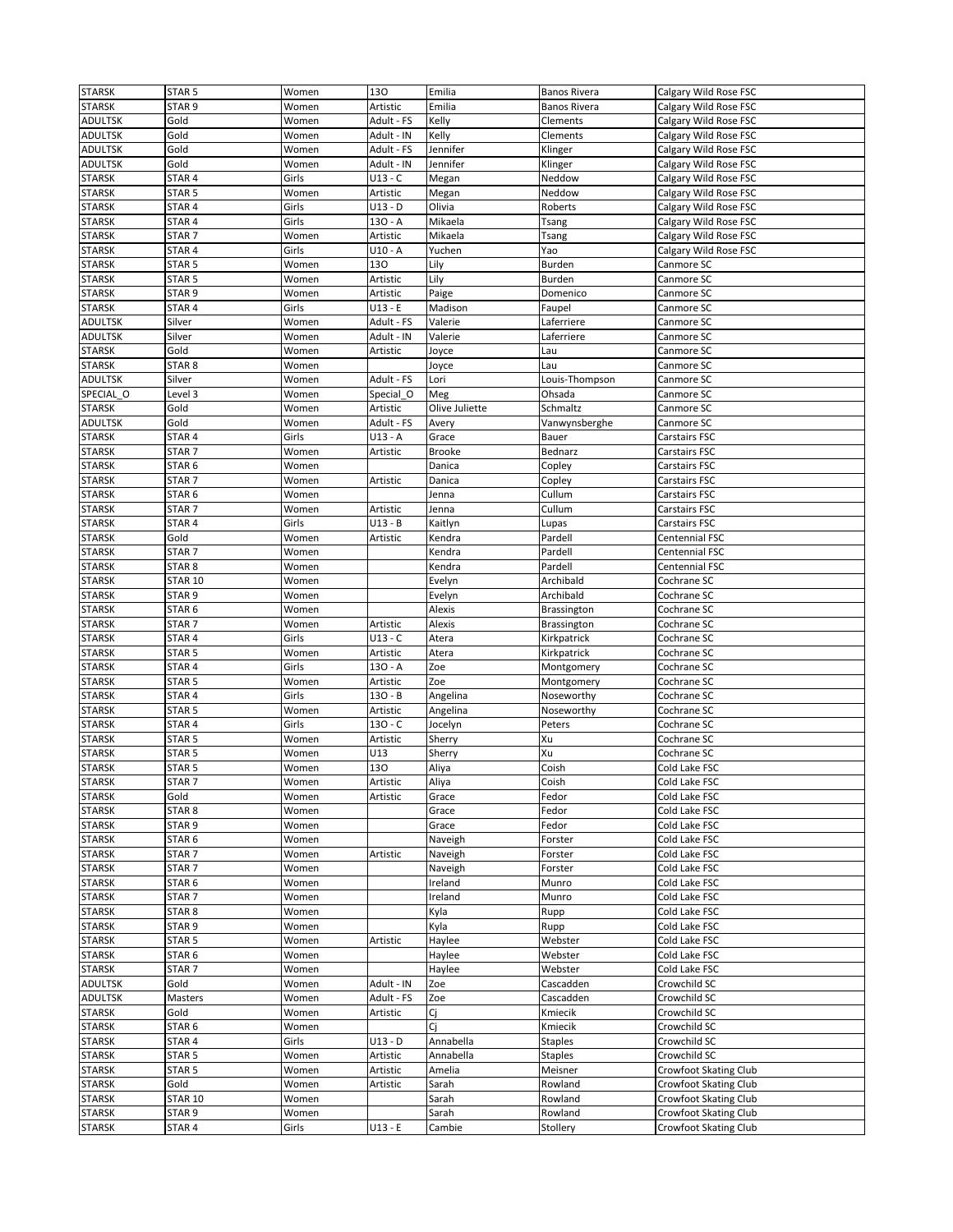| <b>STARSK</b>  | STAR <sub>5</sub> | Women | Artistic   | Cambie        | Stollery         | <b>Crowfoot Skating Club</b>     |
|----------------|-------------------|-------|------------|---------------|------------------|----------------------------------|
| <b>STARSK</b>  | STAR 4            | Boys  |            | Gracin        | Zimmerman        | <b>Cypress School Of Skating</b> |
| <b>STARSK</b>  | STAR 4            | Girls | U10 - B    | Kati          | Amato-Kimm       | Derrick FSC                      |
|                |                   |       | U10        | Michelle      |                  |                                  |
| <b>STARSK</b>  | STAR <sub>5</sub> | Women |            |               | Baher            | Derrick FSC                      |
| <b>STARSK</b>  | STAR <sub>7</sub> | Women | Artistic   | Melanie       | Cheng            | Derrick FSC                      |
| <b>STARSK</b>  | STAR <sub>7</sub> | Women |            | Melanie       | Cheng            | Derrick FSC                      |
| <b>STARSK</b>  | STAR 8            | Women |            | Melanie       | Cheng            | Derrick FSC                      |
| <b>ADULTSK</b> | <b>Bronze</b>     | Women | Adult - FS | Brittany      | Clarke           | Derrick FSC                      |
| <b>STARSK</b>  | STAR <sub>5</sub> | Women | 130        | Katie         | Clarke           | Derrick FSC                      |
| <b>STARSK</b>  | STAR <sub>5</sub> | Women | Artistic   | Katie         | Clarke           | Derrick FSC                      |
| <b>STARSK</b>  | STAR 5            | Women | U13        | Sofia         | Cui              | Derrick FSC                      |
| <b>STARSK</b>  | STAR <sub>6</sub> | Women |            | Alexandra     | Friedenberger    | Derrick FSC                      |
|                |                   |       | U13        |               |                  |                                  |
| <b>STARSK</b>  | STAR <sub>5</sub> | Women |            | Emily         | Han              | Derrick FSC                      |
| <b>STARSK</b>  | STAR <sub>5</sub> | Women | U13        | Julia         | Han              | Derrick FSC                      |
| <b>STARSK</b>  | STAR 4            | Girls | U13 - C    | Ayla          | Hanson           | Derrick FSC                      |
| <b>STARSK</b>  | STAR 4            | Girls | 130 - B    | Sydney        | Hong             | Derrick FSC                      |
| <b>STARSK</b>  | STAR <sub>5</sub> | Women | Artistic   | Annaliese     | Kirk             | Derrick FSC                      |
| <b>STARSK</b>  | STAR 4            | Girls | U10 - A    | Avery         | Knott            | Derrick FSC                      |
| <b>STARSK</b>  | STAR <sub>5</sub> | Women | 130        | Ava           | Kourouniotis     | Derrick FSC                      |
| <b>STARSK</b>  | STAR <sub>5</sub> | Women | Artistic   | Ava           | Kourouniotis     | Derrick FSC                      |
|                |                   |       | $U10 - B$  |               |                  |                                  |
| <b>STARSK</b>  | STAR <sub>4</sub> | Girls |            | Advika        | Kumar            | Derrick FSC                      |
| <b>STARSK</b>  | STAR 4            | Girls | $U10 - C$  | Kennedy       | Laturnus         | Derrick FSC                      |
| <b>STARSK</b>  | STAR <sub>7</sub> | Women | Artistic   | Linnaea       | Lewis            | Derrick FSC                      |
| <b>STARSK</b>  | STAR <sub>7</sub> | Women |            | Linnaea       | Lewis            | Derrick FSC                      |
| <b>STARSK</b>  | STAR <sub>8</sub> | Women |            | Linnaea       | Lewis            | Derrick FSC                      |
| <b>STARSK</b>  | STAR <sub>5</sub> | Women | U10        | Savannah      | Long             | Derrick FSC                      |
| <b>STARSK</b>  | STAR 4            | Girls | U13 - A    | Annora        | MacKay           | Derrick FSC                      |
| <b>COMPSK</b>  | Pre-Juvenile      | Women | U13        | Ashlyn        | McAuley          | Derrick FSC                      |
| STARSK         | STAR <sub>7</sub> | Women |            | Ashlyn        | McAuley          | Derrick FSC                      |
|                |                   |       |            |               |                  |                                  |
| <b>STARSK</b>  | STAR 4            | Girls | $U13 - E$  | Mya           | Muench           | Derrick FSC                      |
| <b>STARSK</b>  | STAR 4            | Girls | 130 - A    | Molly         | Pai              | Derrick FSC                      |
| <b>STARSK</b>  | STAR <sub>4</sub> | Girls | 130 - C    | Catherine     | Park             | Derrick FSC                      |
| <b>STARSK</b>  | STAR 6            | Women |            | Nidhi         | Patel            | Derrick FSC                      |
| <b>STARSK</b>  | STAR <sub>7</sub> | Women |            | Nidhi         | Patel            | Derrick FSC                      |
| <b>STARSK</b>  | STAR <sub>4</sub> | Girls | 130 - B    | Brooklyn      | Riopka           | Derrick FSC                      |
| <b>STARSK</b>  | STAR <sub>5</sub> | Women | U10        | Kaitlin       | Safinuk          | Derrick FSC                      |
| <b>ADULTSK</b> | Bronze            | Women | Adult - FS | Loreena       | Semotiuk         | Derrick FSC                      |
|                |                   |       | U10 - A    |               |                  |                                  |
| <b>STARSK</b>  | STAR <sub>4</sub> | Girls |            | Sophia        | Shen             | Derrick FSC                      |
| <b>STARSK</b>  | STAR 4            | Girls | U10 - C    | Alice         | Shutt            | Derrick FSC                      |
| <b>STARSK</b>  | STAR <sub>9</sub> | Women |            | Kendra        | Stewart          | Derrick FSC                      |
| <b>STARSK</b>  | STAR 4            | Girls | U13 - B    | Arianna       | Sulbaran         | Derrick FSC                      |
| <b>STARSK</b>  | STAR 4            | Girls | U13 - D    | Haylie        | Tam              | Derrick FSC                      |
| <b>STARSK</b>  | STAR <sub>7</sub> | Women |            | Anna          | Van Teeling      | Derrick FSC                      |
| <b>STARSK</b>  | STAR <sub>7</sub> | Women | Artistic   | Meladia       | Blundell         | <b>Edson FSC</b>                 |
| <b>STARSK</b>  | STAR <sub>4</sub> | Girls | $130 - C$  | Rowan         | Simmons          | Edson FSC                        |
| <b>STARSK</b>  | STAR <sub>5</sub> | Women | 130        | Erika         | Wang             | Edson FSC                        |
|                |                   |       |            |               |                  |                                  |
| <b>STARSK</b>  | STAR <sub>5</sub> | Women | U13        | Yasmeen       | Benson           | <b>Extreme Edge SC Edmonton</b>  |
| <b>STARSK</b>  | STAR <sub>6</sub> | Women |            | Nina          | De Jesus         | <b>Extreme Edge SC Edmonton</b>  |
| <b>STARSK</b>  | STAR 5            | Women | U13        | Lamees        | Jaber            | Extreme Edge SC Edmonton         |
| <b>STARSK</b>  | STAR 6            | Women |            | Serena        | Jaber            | Extreme Edge SC Edmonton         |
| <b>STARSK</b>  | STAR <sub>7</sub> | Women |            | Serena        | Jaber            | <b>Extreme Edge SC Edmonton</b>  |
| <b>STARSK</b>  | STAR <sub>5</sub> | Women | U10        | Ania          | Persaud          | Extreme Edge SC Edmonton         |
| <b>STARSK</b>  | STAR <sub>5</sub> | Women | U13        | Julia         | Persaud          | Extreme Edge SC Edmonton         |
| <b>STARSK</b>  | STAR <sub>7</sub> | Women |            | Siedra        | Younes Helwah    | Extreme Edge SC Edmonton         |
| <b>STARSK</b>  | STAR <sub>8</sub> | Women |            | Siedra        | Younes Helwah    | <b>Extreme Edge SC Edmonton</b>  |
|                |                   |       |            |               |                  |                                  |
| <b>STARSK</b>  | STAR 4            | Girls | 130 - A    | Ariana        | Filiplic         | Figure 8 SC                      |
| <b>STARSK</b>  | STAR 4            | Girls | U13 - A    | Mckenna       | Lindberg Blais   | Figure 8 SC                      |
| <b>STARSK</b>  | STAR 4            | Girls | 130 - B    | Madysen       | Olsen            | Figure 8 SC                      |
| <b>STARSK</b>  | STAR 8            | Women |            | Charlize      | Ference          | <b>Fliteway FSC</b>              |
| <b>STARSK</b>  | STAR <sub>9</sub> | Women |            | Charlize      | Ference          | <b>Fliteway FSC</b>              |
| <b>STARSK</b>  | STAR 6            | Women |            | Emjay         | McBrydie         | Fliteway FSC                     |
| <b>STARSK</b>  | STAR <sub>7</sub> | Women |            | Emjay         | McBrydie         | Fliteway FSC                     |
| <b>STARSK</b>  | STAR 4            | Girls | 130 - A    | Elsa          | Philips          | Fliteway FSC                     |
| <b>STARSK</b>  | Gold              |       |            |               | Schendel         | Fliteway FSC                     |
|                |                   | Women | Artistic   | Amy           |                  |                                  |
| <b>STARSK</b>  | STAR 4            | Girls | 130 - C    | <b>Brooke</b> | Schendel         | Fliteway FSC                     |
| <b>STARSK</b>  | Gold              | Women | Artistic   | Ava           | Sporidis         | Fliteway FSC                     |
| <b>STARSK</b>  | STAR <sub>7</sub> | Women |            | Derrah        | Turenne          | Fliteway FSC                     |
| <b>STARSK</b>  | Introductory      | Pairs | Pairs      | Avalina/Crewe | Williams/Sharuga | Fliteway FSC                     |
| <b>STARSK</b>  | STAR 4            | Girls | U13 - B    | Ava           | Carter           | Fort Saskatchewan FSC            |
| <b>STARSK</b>  | STAR 6            | Women |            | Emma          | Berge            | Gateway SC                       |
| <b>STARSK</b>  | STAR 9            | Women |            | Julia         | Chua             | Gateway SC                       |
|                |                   |       |            |               |                  |                                  |
| <b>STARSK</b>  | STAR 7            | Women |            | Amber         | Dutton           | Gateway SC                       |
| <b>STARSK</b>  | STAR <sub>9</sub> | Women | Artistic   | Amber         | Dutton           | Gateway SC                       |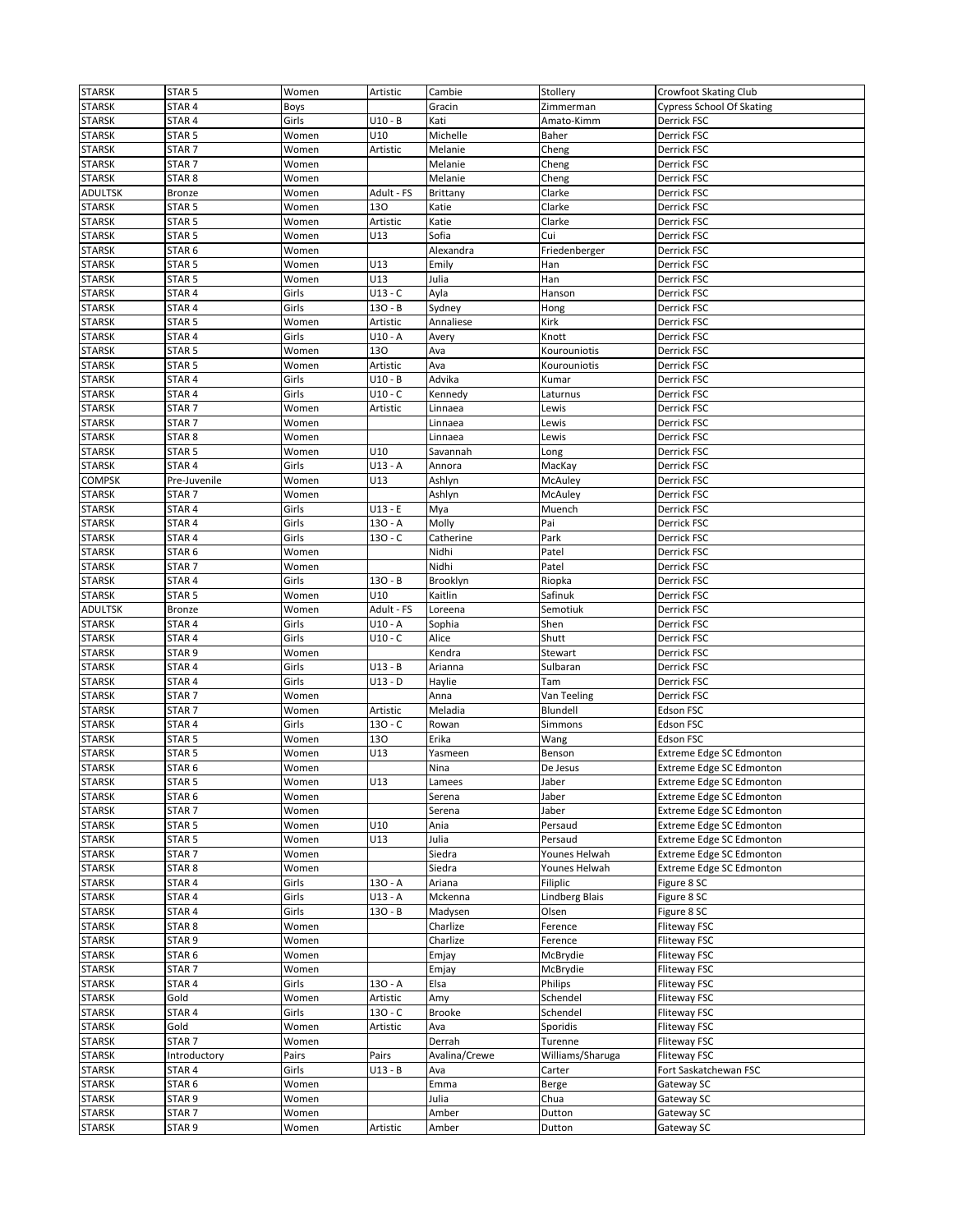| <b>STARSK</b>  | STAR 4            | Girls | $130 - B$  | Chetna    | Grewal           | Gateway SC                  |
|----------------|-------------------|-------|------------|-----------|------------------|-----------------------------|
| <b>STARSK</b>  | Gold              | Women | FS         | Victoria  | Newton           | Gateway SC                  |
| <b>STARSK</b>  | STAR 5            | Women | 130        | Charlie   | Quinn            | Gateway SC                  |
| <b>STARSK</b>  | STAR <sub>4</sub> | Girls | $U13 - C$  | Addie     | <b>Buitelaar</b> | Glencoe Club                |
|                |                   |       | $130 - C$  |           |                  |                             |
| <b>STARSK</b>  | STAR 4            | Girls |            | Emeline   | Caton            | Glencoe Club                |
| <b>STARSK</b>  | STAR <sub>4</sub> | Girls | $U13 - D$  | Lauren    | Chao             | Glencoe Club                |
| <b>STARSK</b>  | STAR <sub>5</sub> | Women | Artistic   | Lauren    | Chao             | Glencoe Club                |
| <b>STARSK</b>  | STAR <sub>6</sub> | Women |            | Libby     | Code             | Glencoe Club                |
| <b>STARSK</b>  | STAR <sub>7</sub> | Women | Artistic   | Libby     | Code             | Glencoe Club                |
| <b>STARSK</b>  | STAR <sub>7</sub> | Women |            | Libby     | Code             | Glencoe Club                |
| <b>STARSK</b>  | STAR 4            | Girls | U10 - B    | McKenzie  | Elgie            | Glencoe Club                |
| <b>STARSK</b>  | Gold              | Women | Artistic   | Kara      | Formella         | Glencoe Club                |
| <b>STARSK</b>  | STAR <sub>6</sub> | Women |            | Kara      | Formella         | Glencoe Club                |
| <b>STARSK</b>  | STAR 9            | Women |            | Kara      | Formella         | Glencoe Club                |
| <b>STARSK</b>  | STAR <sub>6</sub> | Women |            | Megan     | Formella         | Glencoe Club                |
|                |                   | Women |            |           |                  |                             |
| <b>STARSK</b>  | STAR <sub>7</sub> |       |            | Megan     | Formella         | Glencoe Club                |
| <b>STARSK</b>  | STAR <sub>9</sub> | Women | Artistic   | Megan     | Formella         | Glencoe Club                |
| <b>ADULTSK</b> | Masters           | Women | Adult - FS | Katie     | Wiltshire        | Glencoe Club                |
| <b>STARSK</b>  | STAR <sub>5</sub> | Women | 130        | Isabella  | Berridge         | Golden Edge Skating Academy |
| <b>STARSK</b>  | STAR <sub>5</sub> | Women | Artistic   | Isabella  | Berridge         | Golden Edge Skating Academy |
| ADULTSK        | Masters           | Women | Adult - FS | Kara-Lee  | <b>Blais</b>     | Golden Edge Skating Academy |
| SPECIAL O      | Level 2           | Men   | Special O  | William   | Cave             | Golden Edge Skating Academy |
| <b>STARSK</b>  | STAR <sub>6</sub> | Women |            | Sammie    | Cepicka          | Golden Edge Skating Academy |
| <b>STARSK</b>  | STAR <sub>6</sub> | Women |            | Riley     | Ferneyhough      | Golden Edge Skating Academy |
| STARSK         | STAR <sub>7</sub> | Women |            | Riley     | Ferneyhough      | Golden Edge Skating Academy |
| <b>STARSK</b>  | STAR <sub>5</sub> |       | U10        | Clara     | Goossen          |                             |
|                |                   | Women |            |           |                  | Golden Edge Skating Academy |
| COMPSK         | Pre-Juvenile      | Women | U13        | Raina     | Goossen          | Golden Edge Skating Academy |
| <b>ADULTSK</b> | <b>Bronze</b>     | Women | Adult - FS | Shawna    | Goossen          | Golden Edge Skating Academy |
| <b>STARSK</b>  | STAR 5            | Women | 130        | Shanaya   | Kailey           | Golden Edge Skating Academy |
| <b>STARSK</b>  | Gold              | Women | FS         | Jaida     | Lacombe          | Golden Edge Skating Academy |
| <b>STARSK</b>  | STAR <sub>9</sub> | Women |            | Jaida     | Lacombe          | Golden Edge Skating Academy |
| <b>STARSK</b>  | Gold              | Women | FS         | Alyrra    | Lindsay          | Golden Edge Skating Academy |
| <b>STARSK</b>  | STAR 9            | Women |            | Alyrra    | Lindsay          | Golden Edge Skating Academy |
| <b>STARSK</b>  | STAR 4            | Girls | $U10 - C$  | Daniella  | Mickovska        | Golden Edge Skating Academy |
| <b>STARSK</b>  | Gold              | Women | FS         | Kyla      | Murray           | Golden Edge Skating Academy |
|                |                   |       |            |           |                  |                             |
| <b>STARSK</b>  | STAR 9            | Women |            | Kyla      | Murray           | Golden Edge Skating Academy |
| <b>STARSK</b>  | STAR <sub>6</sub> | Women |            | Lilly     | Nazarchuk        | Golden Edge Skating Academy |
| STARSK         | STAR <sub>7</sub> | Women |            | Lilly     | Nazarchuk        | Golden Edge Skating Academy |
| ADULTSK        | Silver            | Women | Adult - FS | Heather   | Newman           | Golden Edge Skating Academy |
| ADULTSK        | Bronze            | Women | Adult - IN | Gigi      | Padanyi          | Golden Edge Skating Academy |
| ADULTSK        | Silver            | Women | Adult - FS | Lori      | Perry            | Golden Edge Skating Academy |
| ADULTSK        | Silver            | Women | Adult - IN | Lori      | Perry            | Golden Edge Skating Academy |
| <b>STARSK</b>  | STAR 6            | Women |            | Madeleine | Simons           | Golden Edge Skating Academy |
| <b>STARSK</b>  | STAR <sub>5</sub> | Women | 130        | Taryn     | Stanford         | Golden Edge Skating Academy |
| <b>STARSK</b>  | STAR <sub>5</sub> | Women | Artistic   | Taryn     | Stanford         | Golden Edge Skating Academy |
| <b>STARSK</b>  | Gold              | Women | FS         | Kyla      | Sterna           | Golden Edge Skating Academy |
|                |                   |       |            |           |                  |                             |
| <b>STARSK</b>  | STAR 9            | Women |            | Kyla      | Sterna           | Golden Edge Skating Academy |
| <b>STARSK</b>  | STAR <sub>5</sub> | Women | U13        | Norah     | Sutherland       | Golden Edge Skating Academy |
| <b>STARSK</b>  | STAR 4            | Girls | U13 - A    | Shelby    | Belanger         | Grande Prairie SC           |
| <b>STARSK</b>  | STAR <sub>6</sub> | Women |            | Alyssa    | Edwards          | Grande Prairie SC           |
| <b>STARSK</b>  | STAR <sub>7</sub> | Women |            | Alyssa    | Edwards          | Grande Prairie SC           |
| <b>STARSK</b>  | STAR <sub>9</sub> | Women | Artistic   | Alyssa    | Edwards          | Grande Prairie SC           |
| <b>STARSK</b>  | STAR <sub>5</sub> | Women | 130        | Kate      | Hegland          | Grande Prairie SC           |
| <b>STARSK</b>  | STAR <sub>9</sub> | Women | Artistic   | Kate      | Hegland          | Grande Prairie SC           |
| <b>STARSK</b>  | STAR 4            | Girls | $U10 - A$  | Madison   | Heighington      | Grande Prairie SC           |
| <b>STARSK</b>  | STAR <sub>5</sub> | Women | Artistic   | Madison   | Heighington      | Grande Prairie SC           |
| <b>STARSK</b>  | STAR <sub>7</sub> |       | Artistic   | Julianne  | Howse            | Grande Prairie SC           |
|                |                   | Women |            |           |                  |                             |
| <b>STARSK</b>  | STAR <sub>7</sub> | Women |            | Julianne  | Howse            | Grande Prairie SC           |
| <b>STARSK</b>  | STAR 4            | Girls | $U13 - E$  | Mya       | Hussey           | Grande Prairie SC           |
| <b>STARSK</b>  | STAR <sub>5</sub> | Women | Artistic   | Mya       | Hussey           | Grande Prairie SC           |
| <b>STARSK</b>  | STAR 6            | Women |            | Julina    | Kim              | Grande Prairie SC           |
| <b>STARSK</b>  | STAR <sub>7</sub> | Women |            | Julina    | Kim              | Grande Prairie SC           |
| <b>STARSK</b>  | STAR <sub>9</sub> | Women | Artistic   | Julina    | Kim              | Grande Prairie SC           |
| <b>COMPSK</b>  | Pre-Juvenile      | Women | U13        | Iyla      | Wagner           | Grande Prairie SC           |
| <b>STARSK</b>  | STAR <sub>7</sub> | Women |            | Iyla      | Wagner           | Grande Prairie SC           |
| <b>STARSK</b>  | STAR 4            | Girls | $130 - A$  | Avaia     | Ashton           | Hay River FSC               |
| <b>STARSK</b>  | STAR <sub>7</sub> | Women | Artistic   | Avaia     | Ashton           | Hay River FSC               |
|                |                   |       |            |           |                  |                             |
| <b>STARSK</b>  | STAR <sub>5</sub> | Women | 130        | Miah      | Harris           | Hay River FSC               |
| <b>STARSK</b>  |                   | Women | Artistic   | Miah      | Harris           | Hay River FSC               |
|                | STAR <sub>7</sub> |       |            |           |                  |                             |
| <b>STARSK</b>  | STAR 4            | Girls | $130 - C$  | Rylee     | Robillard        | Hay River FSC               |
| <b>STARSK</b>  | STAR <sub>5</sub> | Women | Artistic   | Rylee     | Robillard        | Hay River FSC               |
| <b>STARSK</b>  | STAR 4            | Girls | $130 - B$  | Grace     | Schaub           | Hay River FSC               |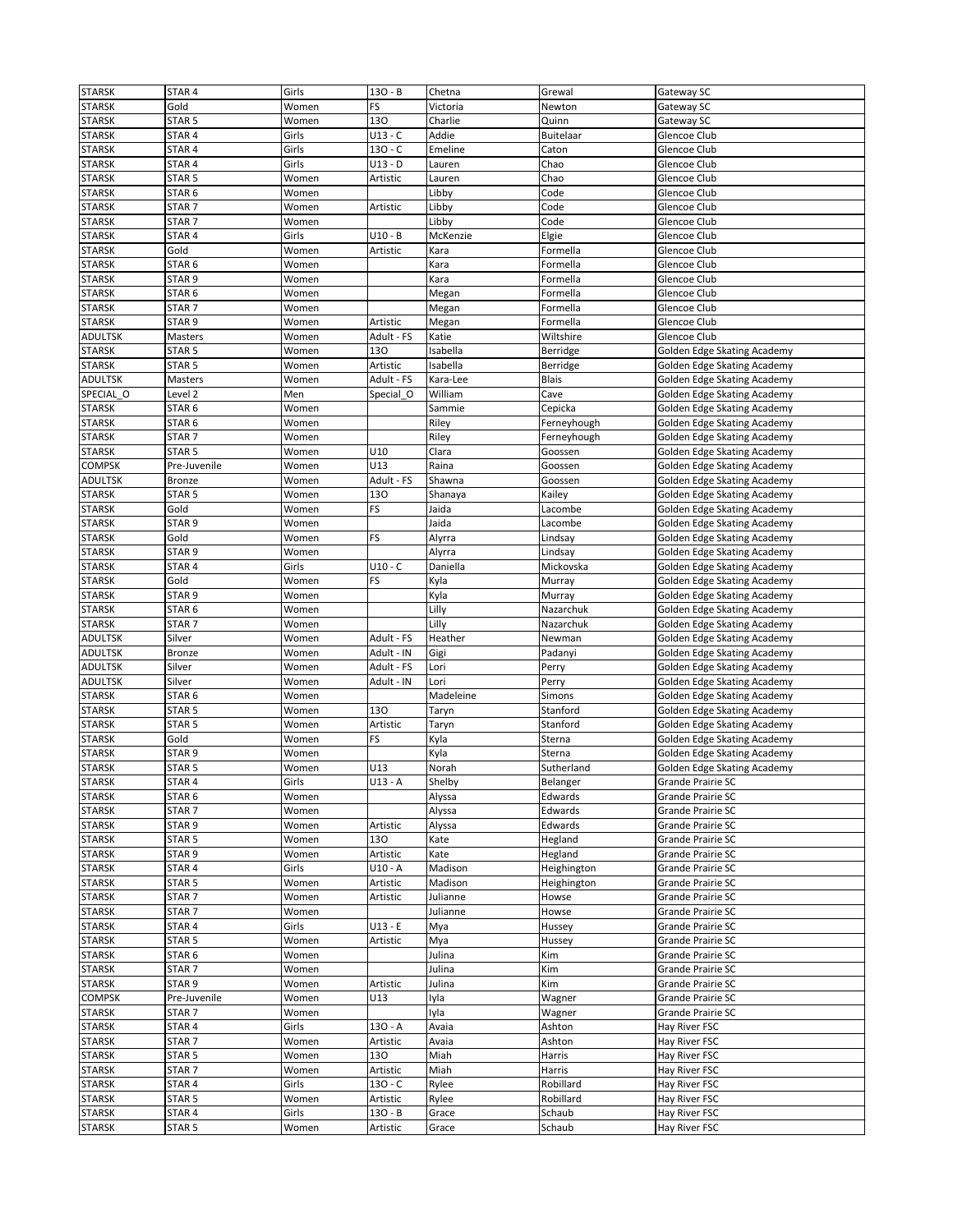| <b>STARSK</b>  | STAR <sub>5</sub> | Women          | 130                   | Ava                     | Folkersen            | High River SC                  |
|----------------|-------------------|----------------|-----------------------|-------------------------|----------------------|--------------------------------|
| <b>STARSK</b>  | STAR <sub>7</sub> | Women          | Artistic              | Maia                    | Balan                | Huntington Hills SC            |
| <b>ADULTSK</b> | <b>Bronze</b>     | Women          | Adult - FS            | Afton                   | Barabash             | Huntington Hills SC            |
| <b>STARSK</b>  | STAR 4            | Girls          | $130 - B$             | <b>Tsz Tung Valenie</b> | Cheung               | Huntington Hills SC            |
| COMPSK         | Pre-Juvenile      | Women          | U13                   | Kyera                   | Chow                 | Huntington Hills SC            |
| SPECIAL O      | Level 5           | Women          | Special O             | Kristina                | Hansen               | Huntington Hills SC            |
| <b>ADULTSK</b> | Silver            | Women          | Adult - FS            | Rianne                  | Ho                   | Huntington Hills SC            |
| <b>ADULTSK</b> | Silver            | Women          | Adult - IN            | Rianne                  | Ho                   | Huntington Hills SC            |
| <b>STARSK</b>  | STAR <sub>6</sub> | Women          |                       | Peyton                  | Murphy               | Huntington Hills SC            |
| <b>STARSK</b>  | STAR <sub>7</sub> | Women          |                       | Peyton                  | Murphy               | Huntington Hills SC            |
| <b>STARSK</b>  | STAR <sub>9</sub> | Women          |                       | Haru                    | Pearse               | Huntington Hills SC            |
| <b>STARSK</b>  | STAR 4            | Girls          | $U13 - C$             | Teru                    | Pearse               | Huntington Hills SC            |
| <b>STARSK</b>  | Gold              | Women          | Artistic              | Avery                   | Pettit               | Huntington Hills SC            |
| <b>STARSK</b>  | STAR <sub>6</sub> | Women          |                       | Nya                     | Pettit               | Huntington Hills SC            |
| <b>STARSK</b>  | STAR <sub>7</sub> | Women          |                       | Nya                     | Pettit               | Huntington Hills SC            |
| <b>STARSK</b>  | STAR 4            | Girls          | $U13 - B$             | Afsha                   | Sajid                | Huntington Hills SC            |
| <b>STARSK</b>  | STAR 4            | Girls          | $130 - A$             | Pranathi                | Southekal            |                                |
|                | STAR 4            | Girls          | $U10 - B$             |                         |                      | Huntington Hills SC            |
| <b>STARSK</b>  |                   | Girls          |                       | Mia                     | Tam                  | Huntington Hills SC            |
| <b>STARSK</b>  | STAR 4            |                | $U13 - D$             | Leah                    | Cook                 | Ice Edge SC                    |
| <b>STARSK</b>  | STAR <sub>5</sub> | Women          | Artistic              | Leah                    | Cook                 | Ice Edge SC                    |
| <b>ADULTSK</b> | Elite             | Women          | Adult - IN            | Holly                   | Bilinski             | Ice Palace FSC                 |
| <b>ADULTSK</b> | Masters           | Women          | Adult - FS            | Holly                   | Bilinski             | Ice Palace FSC                 |
| <b>STARSK</b>  | STAR <sub>4</sub> | Girls          | U10 - A               | Zallia                  | Forestal             | Ice Palace FSC                 |
| <b>STARSK</b>  | <b>STAR 10</b>    | Women          |                       | Lily                    | Jonas                | Ice Palace FSC                 |
| <b>STARSK</b>  | STAR <sub>9</sub> | Women          |                       | Lily                    | Jonas                | Ice Palace FSC                 |
| <b>ADULTSK</b> | Masters           | Women          | Adult - FS            | Jessica                 | Mah                  | Ice Palace FSC                 |
| <b>STARSK</b>  | STAR <sub>5</sub> | Women          | U13                   | Ella                    | Maruyama             | Ice Palace FSC                 |
| <b>ADULTSK</b> | Elite             | Women          | Adult - IN            | Megan                   | Newnham              | Ice Palace FSC                 |
| <b>ADULTSK</b> | Gold              | Women          | Adult - FS            | Megan                   | Newnham              | Ice Palace FSC                 |
| <b>STARSK</b>  | STAR 4            | Girls          | $U10 - B$             | Zoriana                 | Potapova             | Ice Palace FSC                 |
| <b>STARSK</b>  | STAR <sub>7</sub> | Women          |                       | Stephanie               | Saccomanno           | Ice Palace FSC                 |
| <b>STARSK</b>  | STAR <sub>8</sub> | Women          |                       | Stephanie               | Saccomanno           | Ice Palace FSC                 |
| <b>COMPSK</b>  | Pre-Juvenile      | Women          | U13                   | Sophie                  | Taki                 | Ice Palace FSC                 |
| <b>STARSK</b>  | STAR <sub>5</sub> | Men            |                       | Sergei                  | Usenka               | Ice Palace FSC                 |
| <b>STARSK</b>  | STAR <sub>6</sub> | Women          |                       | Emily                   | Yang                 | Ice Palace FSC                 |
| <b>STARSK</b>  | STAR <sub>7</sub> | Women          |                       | Emily                   | Yang                 | Ice Palace FSC                 |
| <b>STARSK</b>  | STAR 4            | Girls          | $U10 - C$             | Elliott                 | Yungwirth            | Ice Palace FSC                 |
| <b>STARSK</b>  | STAR <sub>6</sub> | Women          |                       | Lucy                    | Finnson              | Indus FSC                      |
| <b>STARSK</b>  | STAR <sub>7</sub> | Women          | Artistic              | Lucy                    | Finnson              | Indus FSC                      |
| <b>STARSK</b>  | STAR 4            | Boys           |                       | Logan                   | Mierau               | Indus FSC                      |
| <b>ADULTSK</b> | <b>Bronze</b>     | Women          | Adult - FS            | Heidi                   | Tratnik              | Indus FSC                      |
| <b>STARSK</b>  | STAR <sub>4</sub> | Girls          | $U10 - C$             | Maya                    | Boiko                | Lake Bonavista FSC             |
| <b>COMPSK</b>  | Pre-Juvenile      | Women          | U13                   | Isla                    | Boomhour             | Lake Bonavista FSC             |
| <b>STARSK</b>  | STAR <sub>7</sub> | Women          |                       | Isla                    | Boomhour             | Lake Bonavista FSC             |
| SPECIAL_O      | Level 4           | Women          | Special O             | Amber                   | Harriman             | Lake Bonavista FSC             |
| <b>STARSK</b>  | STAR 4            | Girls          | $U10 - A$             | Sophie                  | Korin                | Lake Bonavista FSC             |
| <b>STARSK</b>  | STAR <sub>6</sub> | Women          |                       | Sofia                   | Lehouillier          | Lake Bonavista FSC             |
| <b>STARSK</b>  | STAR <sub>7</sub> | Women          |                       | Sofia                   | Lehouillier          | Lake Bonavista FSC             |
| <b>STARSK</b>  | STAR 4            | Girls          | $U10 - B$             | Lillian                 | Lunova               | Lake Bonavista FSC             |
| <b>STARSK</b>  | STAR 4            | Girls          | $U10 - A$             | Lilah                   | McLellan             | Lake Bonavista FSC             |
| <b>STARSK</b>  | STAR 4            | Girls          | $130 - C$             | Brianna                 | Myhill               | Lake Bonavista FSC             |
| <b>STARSK</b>  | STAR 4            | Girls          | $U10 - C$             | Clara                   | Parker               | Lake Bonavista FSC             |
| <b>STARSK</b>  | STAR 4            | Girls          | $U13 - E$             | Sarah                   | Shang                | Lake Bonavista FSC             |
| <b>STARSK</b>  | STAR <sub>5</sub> | Men            |                       | Gian                    | Tucay                | Lake Bonavista FSC             |
| SPECIAL_O      | Level 5           | Women          | Special O             | JorDen                  | Tyson                | Lake Bonavista FSC             |
| <b>ADULTSK</b> | Silver            | Women          | Adult - FS            | Mindi                   | Chadwick             | Leduc FSC                      |
| <b>STARSK</b>  | STAR 4            | Girls          | $U13 - B$             | Piper                   | <b>Burbank</b>       | Lethbridge SC                  |
| <b>STARSK</b>  | STAR <sub>5</sub> | Women          | 130                   | Dylann                  | Cales                | Lethbridge SC                  |
| <b>STARSK</b>  | STAR <sub>9</sub> | Women          | Artistic              | Gabrielle               | Hoff                 | Lethbridge SC                  |
| <b>STARSK</b>  | STAR 5            | Women          | 130                   | Fiona                   | Lyle                 | Lethbridge SC                  |
| <b>STARSK</b>  | STAR <sub>6</sub> | Women          |                       | Shanelle                | Mann                 | Lethbridge SC                  |
| <b>STARSK</b>  | STAR <sub>7</sub> | Women          | Artistic              | Shanelle                | Mann                 | Lethbridge SC                  |
| <b>STARSK</b>  | STAR <sub>5</sub> | Women          | 130                   | Shayleen                | Mann                 | Lethbridge SC                  |
| <b>STARSK</b>  | STAR <sub>7</sub> | Women          | Artistic              | Shayleen                | Mann                 | Lethbridge SC                  |
| <b>STARSK</b>  | STAR 4            | Girls          | $U13 - A$             | Charlize                | McDonald             | Lethbridge SC                  |
| <b>STARSK</b>  | STAR 4            | Girls          | $130 - A$             | Paige                   | Saruwatari           | Lethbridge SC                  |
| <b>STARSK</b>  | STAR <sub>5</sub> | Women          | Artistic              | Paige                   | Saruwatari           | Lethbridge SC                  |
| <b>STARSK</b>  | STAR 4            | Girls          | $U13 - C$             | Rylee                   | Saruwatari           | Lethbridge SC                  |
| <b>ADULTSK</b> | Silver            | Women          | Adult - FS            | Alexis                  | Stevenson            | Lethbridge SC                  |
| SPECIAL O      |                   |                |                       |                         | Van't Land           | Lethbridge SC                  |
| <b>STARSK</b>  | Level 1<br>Gold   | Women          | Special O<br>Artistic | Moriah                  |                      |                                |
| <b>STARSK</b>  | Gold              | Women<br>Women | FS                    | Brooklyn<br>Brooklyn    | Watmough<br>Watmough | Lethbridge SC<br>Lethbridge SC |
|                |                   |                |                       |                         |                      |                                |
| <b>STARSK</b>  | STAR <sub>9</sub> | Women          |                       | Brooklyn                | Watmough             | Lethbridge SC                  |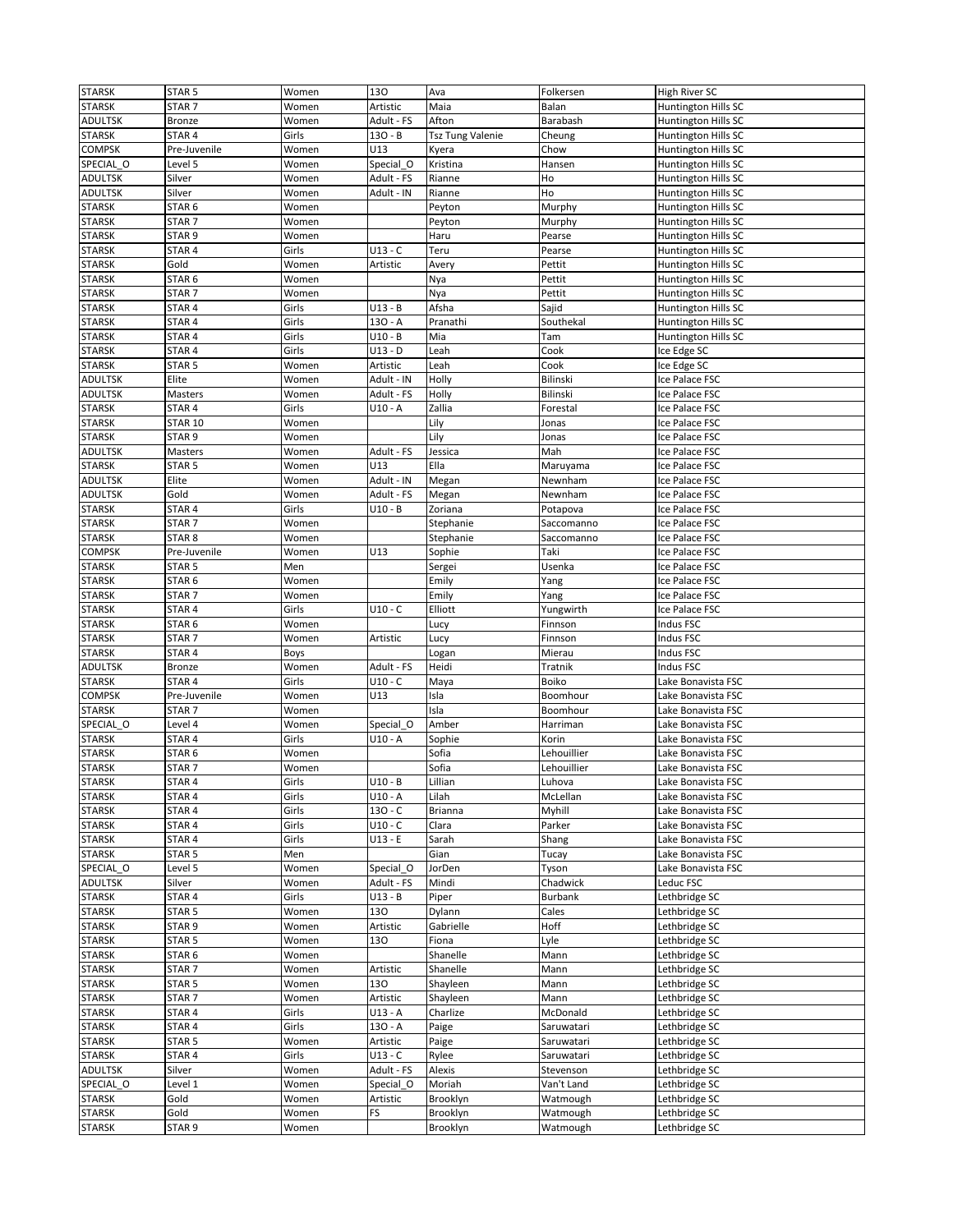| <b>STARSK</b>  | STAR <sub>6</sub>   | Women |            | Vanessa              | Miskie                | Lloydminster FSC     |
|----------------|---------------------|-------|------------|----------------------|-----------------------|----------------------|
| <b>STARSK</b>  | STAR <sub>7</sub>   | Women | Artistic   | Vanessa              | Miskie                | Lloydminster FSC     |
|                |                     |       |            |                      |                       |                      |
| <b>STARSK</b>  | Gold                | Women | Artistic   | Emilee               | Rogers                | Lloydminster FSC     |
| <b>STARSK</b>  | STAR <sub>7</sub>   | Women |            | Emilee               | Rogers                | Lloydminster FSC     |
| SPECIAL_O      | Level 5             | Women | Special O  | Eleanor              | Saubak                | Nanton SC            |
| SPECIAL O      | Level 6             | Women | Special O  | Kennedy              | Zaytsoff              | Nanton SC            |
| <b>STARSK</b>  | STAR 4              | Girls | $U13 - E$  | Hailey               | Benoit                | Noralta FSC          |
| <b>STARSK</b>  | STAR <sub>5</sub>   | Women | Artistic   | Hannah               | <b>Booker</b>         | Noralta FSC          |
| <b>COMPSK</b>  | Pre-Juvenile        |       | U13        |                      | Casey                 | Noralta FSC          |
|                |                     | Women |            | Ava                  |                       |                      |
| <b>STARSK</b>  | STAR 4              | Girls | $U13 - A$  | Kaitlyn              | Elliott               | Noralta FSC          |
| <b>STARSK</b>  | STAR <sub>5</sub>   | Women | Artistic   | Kaitlyn              | Elliott               | Noralta FSC          |
| <b>STARSK</b>  | STAR 5              | Women | Artistic   | Haleigh              | Harvey                | Noralta FSC          |
| <b>STARSK</b>  | STAR 4              | Boys  |            | William              | Hein                  | Noralta FSC          |
| <b>STARSK</b>  | STAR 4              | Girls | $U13 - D$  | Miranda              | James                 | Noralta FSC          |
| <b>STARSK</b>  | STAR <sub>6</sub>   | Women |            | Brooklyn             | Lloyd                 | Noralta FSC          |
|                |                     |       |            |                      |                       |                      |
| <b>STARSK</b>  | STAR <sub>7</sub>   | Women | Artistic   | Brooklyn             | Lloyd                 | Noralta FSC          |
| <b>STARSK</b>  | Gold                | Women | Artistic   | Kaiya                | Macdougall            | Noralta FSC          |
| <b>STARSK</b>  | STAR <sub>9</sub>   | Women |            | Kaiya                | Macdougall            | Noralta FSC          |
| <b>STARSK</b>  | Gold                | Women | FS         | Madison              | Mayer                 | Noralta FSC          |
| <b>STARSK</b>  | STAR <sub>9</sub>   | Women | Artistic   | Madison              | Mayer                 | Noralta FSC          |
| <b>STARSK</b>  | STAR <sub>9</sub>   | Women |            | Madison              | Mayer                 | Noralta FSC          |
|                |                     |       |            |                      |                       |                      |
| <b>STARSK</b>  | STAR <sub>5</sub>   | Women | Artistic   | Simona               | Mogollon              | Noralta FSC          |
| <b>STARSK</b>  | STAR <sub>6</sub>   | Women |            | Simona               | Mogollon              | Noralta FSC          |
| <b>STARSK</b>  | STAR <sub>7</sub>   | Women |            | Simona               | Mogollon              | Noralta FSC          |
| <b>STARSK</b>  | STAR <sub>4</sub>   | Girls | $130 - B$  | Erica                | Norman                | Noralta FSC          |
| <b>STARSK</b>  | STAR 4              | Girls | $U13 - D$  | Addison              | Schneider             | Noralta FSC          |
| <b>STARSK</b>  | STAR <sub>5</sub>   | Women | Artistic   | Addison              | Schneider             | Noralta FSC          |
|                |                     |       |            |                      |                       |                      |
| <b>STARSK</b>  | STAR <sub>5</sub>   | Men   | Artistic   | Ruben                | Thomas                | Noralta FSC          |
| <b>STARSK</b>  | STAR 6 - Exhibition | Men   |            | Ruben                | Thomas                | Noralta FSC          |
| <b>STARSK</b>  | STAR 7 - Exhibition | Men   |            | Ruben                | Thomas                | Noralta FSC          |
| <b>STARSK</b>  | STAR 4              | Girls | $U13 - C$  | Makaylie             | Van Buskirk           | Noralta FSC          |
| <b>STARSK</b>  | STAR 4              | Girls | $U13 - B$  | Lacey                | Wakeling              | Noralta FSC          |
| <b>STARSK</b>  | STAR <sub>5</sub>   | Women | Artistic   | Lacey                | Wakeling              | Noralta FSC          |
|                |                     |       |            |                      |                       |                      |
| <b>STARSK</b>  | STAR 4              | Girls | $U13 - E$  | Jarris               | Bull                  | Norlight FSC         |
| <b>STARSK</b>  | STAR <sub>5</sub>   | Women | Artistic   | Jarris               | Bull                  | Norlight FSC         |
| <b>STARSK</b>  | STAR <sub>5</sub>   | Women | Artistic   | Faith                | Martyniuk             | Norlight FSC         |
| <b>STARSK</b>  | STAR 4              | Girls | $130 - C$  | Kaydance             | Murphy                | Norlight FSC         |
| <b>STARSK</b>  | STAR <sub>9</sub>   | Women | Artistic   | Kaydance             | Murphy                | Norlight FSC         |
| <b>STARSK</b>  | STAR <sub>5</sub>   | Women | U13        | Emma                 | Brown                 | Okotoks FSC          |
|                |                     |       |            |                      |                       |                      |
| <b>STARSK</b>  | STAR <sub>5</sub>   | Women | 130        | Ciera                | Callejon              | Okotoks FSC          |
| <b>STARSK</b>  | STAR <sub>7</sub>   | Women | Artistic   | Ciera                | Callejon              | Okotoks FSC          |
| <b>STARSK</b>  | STAR 4              | Girls | $130 - A$  | Jaida                | Casey                 | Okotoks FSC          |
| <b>STARSK</b>  | STAR <sub>5</sub>   | Women | Artistic   | Jaida                | Casey                 | Okotoks FSC          |
| <b>STARSK</b>  | STAR <sub>6</sub>   | Women |            | Halle                | Goyette               | Okotoks FSC          |
| <b>STARSK</b>  | STAR <sub>9</sub>   | Women | Artistic   | Halle                | Goyette               | Okotoks FSC          |
|                |                     |       |            |                      |                       |                      |
| <b>STARSK</b>  | STAR 4              | Girls | $U13 - B$  | Reese                | Goyette               | Okotoks FSC          |
| <b>STARSK</b>  | STAR <sub>5</sub>   | Women | Artistic   | Reese                | Goyette               | Okotoks FSC          |
| <b>STARSK</b>  | STAR <sub>5</sub>   | Women | 130        | Jessalyn             | Jones                 | Okotoks FSC          |
| <b>STARSK</b>  | STAR 4              | Boys  |            | Vladislav            | Kyzhanivskyi          | Okotoks FSC          |
| <b>STARSK</b>  | STAR 4              | Girls | $U13 - A$  | Danica               | Nyrose                | Okotoks FSC          |
| <b>STARSK</b>  | STAR <sub>5</sub>   | Women | Artistic   | Danica               | Nyrose                | Okotoks FSC          |
|                |                     |       |            | Anastasiya           |                       | Okotoks FSC          |
| <b>STARSK</b>  | STAR 4              | Girls | $U10 - B$  |                      | Oliynyk               |                      |
| <b>STARSK</b>  | Introductory        | Pairs | Pairs      | Anastasiya/Vladislav | Oliynyk/Kryzhanivskyi | Okotoks FSC          |
| <b>COMPSK</b>  | Pre-Juvenile        | Women | U13        | Michelle             | Siganur               | Okotoks FSC          |
| <b>STARSK</b>  | STAR <sub>7</sub>   | Women | Artistic   | Michelle             | Siganur               | Okotoks FSC          |
| <b>STARSK</b>  | STAR <sub>5</sub>   | Women | 130        | Rachelle             | Zastre                | Okotoks FSC          |
| <b>STARSK</b>  | STAR <sub>9</sub>   | Women | Artistic   | Rachelle             | Zastre                | Okotoks FSC          |
|                |                     |       |            |                      |                       |                      |
| <b>ADULTSK</b> | Gold                | Women | Adult - FS | Jenaya               | Niessen               | Olympia Skating Club |
| <b>STARSK</b>  | STAR 4              | Girls | $U13 - C$  | Carly                | Elliott-Otto          | Peace River SC       |
| <b>STARSK</b>  | STAR <sub>7</sub>   | Women | Artistic   | Carly                | Elliott-Otto          | Peace River SC       |
| <b>STARSK</b>  | STAR 4              | Girls | $U13 - E$  | Lexi                 | Brehmer               | Red Deer SC          |
| <b>STARSK</b>  | STAR <sub>5</sub>   | Women | U13        | Hailey               | Heil                  | Red Deer SC          |
| <b>STARSK</b>  | STAR 4              | Girls | U13 - D    | Emma                 | Kelly                 | Red Deer SC          |
|                |                     |       |            |                      |                       |                      |
| <b>STARSK</b>  | STAR <sub>7</sub>   | Women |            | Elizabeth            | Levers                | Red Deer SC          |
| <b>STARSK</b>  | STAR <sub>5</sub>   | Women | 130        | Kira                 | Macphee               | Red Deer SC          |
| <b>STARSK</b>  | <b>STAR 10</b>      | Women |            | Mariika              | Meadus                | Red Deer SC          |
| <b>STARSK</b>  | STAR <sub>9</sub>   | Women |            | Mariika              | Meadus                | Red Deer SC          |
| <b>STARSK</b>  | Gold                | Women | Artistic   | Corey                | Ovie                  | Red Deer SC          |
| <b>STARSK</b>  | STAR 4              | Girls | $U13 - A$  | Ibiza                | Blackwell             | Royal Glenora Club   |
|                |                     |       |            |                      |                       |                      |
| <b>STARSK</b>  | STAR 4              | Girls | $U10 - C$  | Aspen                | Dew                   | Royal Glenora Club   |
| <b>COMPSK</b>  | Pre-Juvenile        | Women | U13        | Adeline              | Fairey                | Royal Glenora Club   |
| <b>STARSK</b>  | STAR <sub>5</sub>   | Women | U13        | Greta                | Florence              | Royal Glenora Club   |
| <b>COMPSK</b>  | Pre-Juvenile        | Women | U13        | Rachel               | Modry-Dumesnil        | Royal Glenora Club   |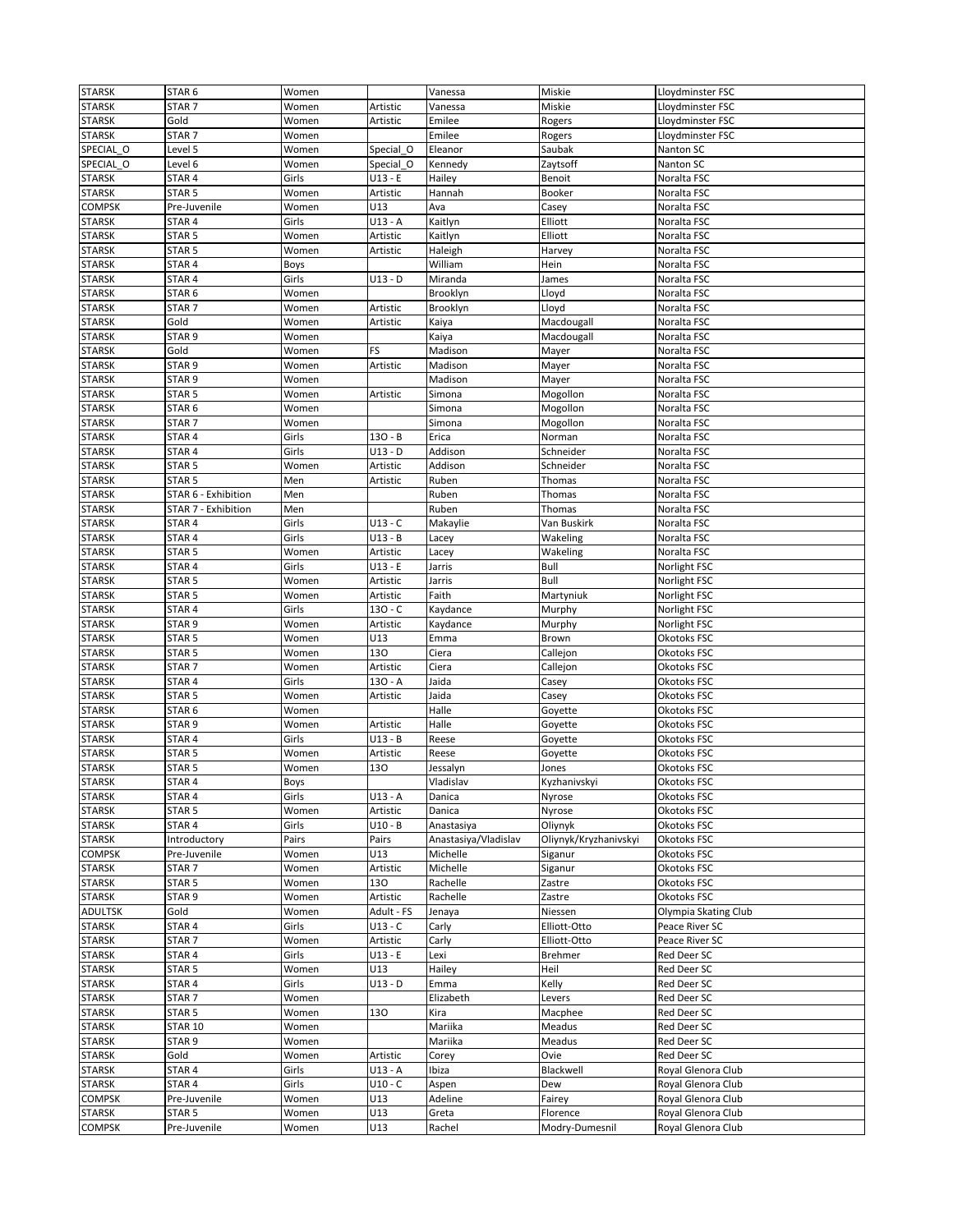| <b>COMPSK</b>  | Pre-Juvenile      | Women | U13        | Sophia   | Pagano         | Royal Glenora Club                     |
|----------------|-------------------|-------|------------|----------|----------------|----------------------------------------|
| <b>STARSK</b>  | STAR 5            | Women | 130        | Eva      | Patocka        | Royal Glenora Club                     |
| <b>STARSK</b>  | STAR 4            | Girls | 130 - B    | Lila     | Schiller       | Royal Glenora Club                     |
|                |                   |       |            |          |                |                                        |
| <b>STARSK</b>  | STAR 4            | Girls | $U10 - A$  | Mckenna  | Ferguson       | Sherwood Park FSC                      |
| <b>STARSK</b>  | STAR <sub>6</sub> | Women |            | Emily    | Frost          | Sherwood Park FSC                      |
| <b>STARSK</b>  | STAR <sub>7</sub> | Women |            | Emily    | Frost          | Sherwood Park FSC                      |
| <b>STARSK</b>  | STAR <sub>7</sub> | Women |            | Kyra     | Gehring        | Sherwood Park FSC                      |
| <b>STARSK</b>  | STAR <sub>7</sub> | Women |            | Nadine   | Ruta           | Sherwood Park FSC                      |
| <b>STARSK</b>  | Gold              | Women | Artistic   | Kyra     | Sauve          | Sherwood Park FSC                      |
| <b>STARSK</b>  | Gold              | Women | FS         | Kyra     | Sauve          | Sherwood Park FSC                      |
| <b>STARSK</b>  | STAR 4            | Girls | $U10 - C$  | Nutsa    | Tchiboshvili   | Sherwood Park FSC                      |
| <b>STARSK</b>  | STAR <sub>4</sub> | Girls | $U10 - B$  | Melanie  | Usatov         | Sherwood Park FSC                      |
|                |                   |       |            |          |                |                                        |
| <b>STARSK</b>  | STAR 5            | Women | Artistic   | Eva      | Chan           | Southern Alberta Skating Academy       |
| <b>STARSK</b>  | STAR <sub>5</sub> | Women | Artistic   | Samantha | Clamp          | Southern Alberta Skating Academy       |
| <b>STARSK</b>  | STAR <sub>5</sub> | Women | U13        | Samantha | Clamp          | Southern Alberta Skating Academy       |
| <b>STARSK</b>  | STAR 4            | Girls | U13 - B    | Madison  | Gedrasik       | Southern Alberta Skating Academy       |
| <b>STARSK</b>  | STAR <sub>5</sub> | Women | Artistic   | Norah    | Hillier        | Southern Alberta Skating Academy       |
| <b>STARSK</b>  | STAR <sub>5</sub> | Women | U13        | Norah    | Hillier        | Southern Alberta Skating Academy       |
| <b>STARSK</b>  | STAR <sub>5</sub> | Men   | Artistic   | Zachary  | Hillier        | Southern Alberta Skating Academy       |
| <b>STARSK</b>  | STAR 4            | Girls | U13 - C    | Sithu    | Kaluthota      | Southern Alberta Skating Academy       |
| <b>STARSK</b>  | STAR <sub>7</sub> | Women |            | Mia      | Abboud         | Springbank FSC                         |
|                |                   |       |            |          |                |                                        |
| <b>STARSK</b>  | STAR 6            | Women |            | Alexa    | Afaganis       | Springbank FSC                         |
| <b>STARSK</b>  | STAR <sub>7</sub> | Women |            | Alexa    | Afaganis       | Springbank FSC                         |
| <b>STARSK</b>  | STAR 4            | Girls | $130 - C$  | Adina    | Flaherty       | Springbank FSC                         |
| <b>STARSK</b>  | STAR <sub>5</sub> | Women | Artistic   | Chloe    | Hudson         | Springbank FSC                         |
| <b>STARSK</b>  | STAR <sub>6</sub> | Women |            | Chloe    | Hudson         | Springbank FSC                         |
| <b>STARSK</b>  | STAR <sub>7</sub> | Women |            | Chloe    | Hudson         | Springbank FSC                         |
| ADULTSK        | <b>Bronze</b>     | Women | Adult - FS | Joan     | McGrath        | Springbank FSC                         |
| ADULTSK        | Bronze            | Women | Adult - IN | Joan     | McGrath        | Springbank FSC                         |
| <b>STARSK</b>  | Gold              | Women |            |          | Powell         | Springbank FSC                         |
|                |                   |       | Artistic   | Rileigh  |                |                                        |
| <b>STARSK</b>  | STAR <sub>7</sub> | Women |            | Rileigh  | Powell         | Springbank FSC                         |
| <b>STARSK</b>  | STAR <sub>8</sub> | Women |            | Rileigh  | Powell         | Springbank FSC                         |
| <b>STARSK</b>  | STAR <sub>6</sub> | Women |            | Rachel   | Robillard      | Springbank FSC                         |
| <b>STARSK</b>  | STAR <sub>7</sub> | Women | Artistic   | Rachel   | Robillard      | Springbank FSC                         |
| <b>STARSK</b>  | STAR <sub>7</sub> | Women |            | Rachel   | Robillard      | Springbank FSC                         |
| <b>STARSK</b>  | STAR <sub>6</sub> | Women |            | Janat    | Salim          | Calalta FSC                            |
| <b>STARSK</b>  | STAR <sub>7</sub> | Women |            | Janat    | Salim          | Calalta FSC                            |
| <b>STARSK</b>  | STAR 6            | Women |            | Ashley   | Schroeder      | Springbank FSC                         |
| <b>STARSK</b>  | STAR <sub>7</sub> | Women | Artistic   | Ashley   | Schroeder      |                                        |
|                |                   |       |            |          |                | Springbank FSC                         |
| <b>STARSK</b>  | STAR <sub>7</sub> | Women |            | Ashley   | Schroeder      | Springbank FSC                         |
| <b>STARSK</b>  | STAR <sub>6</sub> | Women |            | Makena   | <b>Balice</b>  | St Albert Skating Centre               |
| <b>STARSK</b>  | STAR 8            | Women |            | Kiera    | Berardocco     | <b>St Albert Skating Centre</b>        |
| <b>STARSK</b>  | STAR <sub>9</sub> | Women |            | Kiera    | Berardocco     | <b>St Albert Skating Centre</b>        |
| <b>STARSK</b>  | STAR <sub>5</sub> | Women | 130        | Arianna  | Greco          | <b>St Albert Skating Centre</b>        |
| <b>STARSK</b>  | STAR <sub>5</sub> | Women | U13        | Lexie    | Henderson      | <b>St Albert Skating Centre</b>        |
| <b>STARSK</b>  | STAR 4            | Girls | U13 - D    | Taylor   | Larue          | St Albert Skating Centre               |
| <b>STARSK</b>  | STAR 4            | Girls | $U10 - B$  | Harper   | McCauley       | St Albert Skating Centre               |
| <b>STARSK</b>  | STAR 6            | Women |            | Arabella | Robinson       | <b>St Albert Skating Centre</b>        |
|                |                   | Women |            | Arabella | Robinson       | <b>St Albert Skating Centre</b>        |
| <b>STARSK</b>  | STAR <sub>7</sub> |       |            |          |                |                                        |
| <b>STARSK</b>  | STAR 6            | Women |            | Heidi    | Rogalski       | <b>St Albert Skating Centre</b>        |
| <b>STARSK</b>  | STAR <sub>7</sub> | Women |            | Heidi    | Rogalski       | <b>St Albert Skating Centre</b>        |
| <b>STARSK</b>  | STAR <sub>7</sub> | Women |            | Lauren   | Smyth          | <b>St Albert Skating Centre</b>        |
| <b>STARSK</b>  | STAR <sub>8</sub> | Women |            | Lauren   | Smyth          | St Albert Skating Centre               |
| <b>COMPSK</b>  | Pre-Juvenile      | Women | U13        | Mariia   | Verkalets      | <b>St Albert Skating Centre</b>        |
| <b>STARSK</b>  | STAR 4            | Girls | $U10 - C$  | Chloe    | Bateman        | Strathmore FSC                         |
| <b>STARSK</b>  | STAR <sub>5</sub> | Women | Artistic   | Chloe    | Bateman        | Strathmore FSC                         |
| <b>STARSK</b>  | STAR 7            | Women | Artistic   | Olivia   | Beardsell      | Strathmore FSC                         |
| SPECIAL O      | Level 3           | Women | Special O  | Emma     | Bittorf        | Strathmore FSC                         |
|                |                   |       |            |          |                | Thorncliffe Greenview Ice Skating Club |
| <b>STARSK</b>  | STAR <sub>5</sub> | Women | U13        | Elaine   | Gao            |                                        |
| <b>ADULTSK</b> | Silver            | Women | Adult - FS | Sarah    | <b>Hopkins</b> | Thorncliffe Greenview Ice Skating Club |
| <b>STARSK</b>  | Gold              | Women | FS         | Nikki    | Jugovic        | Thorncliffe Greenview Ice Skating Club |
| <b>STARSK</b>  | STAR <sub>9</sub> | Women |            | Nikki    | Jugovic        | Thorncliffe Greenview Ice Skating Club |
| <b>STARSK</b>  | STAR 4            | Girls | $130 - B$  | Rebecca  | Lee            | Thorncliffe Greenview Ice Skating Club |
| <b>STARSK</b>  | STAR 5            | Women | Artistic   | Natalie  | Lo             | Thorncliffe Greenview Ice Skating Club |
| <b>STARSK</b>  | STAR <sub>5</sub> | Women | U13        | Natalie  | Lo             | Thorncliffe Greenview Ice Skating Club |
| <b>STARSK</b>  | STAR 5            | Women | Artistic   | Autumn   | Morse          | Thorncliffe Greenview Ice Skating Club |
| <b>STARSK</b>  | STAR 4            | Girls | $U13 - E$  | Mikaela  | Van Geloven    | Thorncliffe Greenview Ice Skating Club |
|                |                   |       |            |          |                |                                        |
| <b>STARSK</b>  | STAR 6            | Women |            | Vanessa  | Wang           | Thorncliffe Greenview Ice Skating Club |
| <b>STARSK</b>  | STAR <sub>7</sub> | Women | Artistic   | Vanessa  | Wang           | Thorncliffe Greenview Ice Skating Club |
| <b>STARSK</b>  | STAR 6            | Women |            | Mischa   | Wilde          | Thorncliffe Greenview Ice Skating Club |
| <b>STARSK</b>  | STAR 7            | Women |            | Mischa   | Wilde          | Thorncliffe Greenview Ice Skating Club |
|                |                   |       |            |          |                |                                        |
| <b>STARSK</b>  | STAR 5            | Women | 130        | Breanna  | Bray           | Tri Area SC                            |